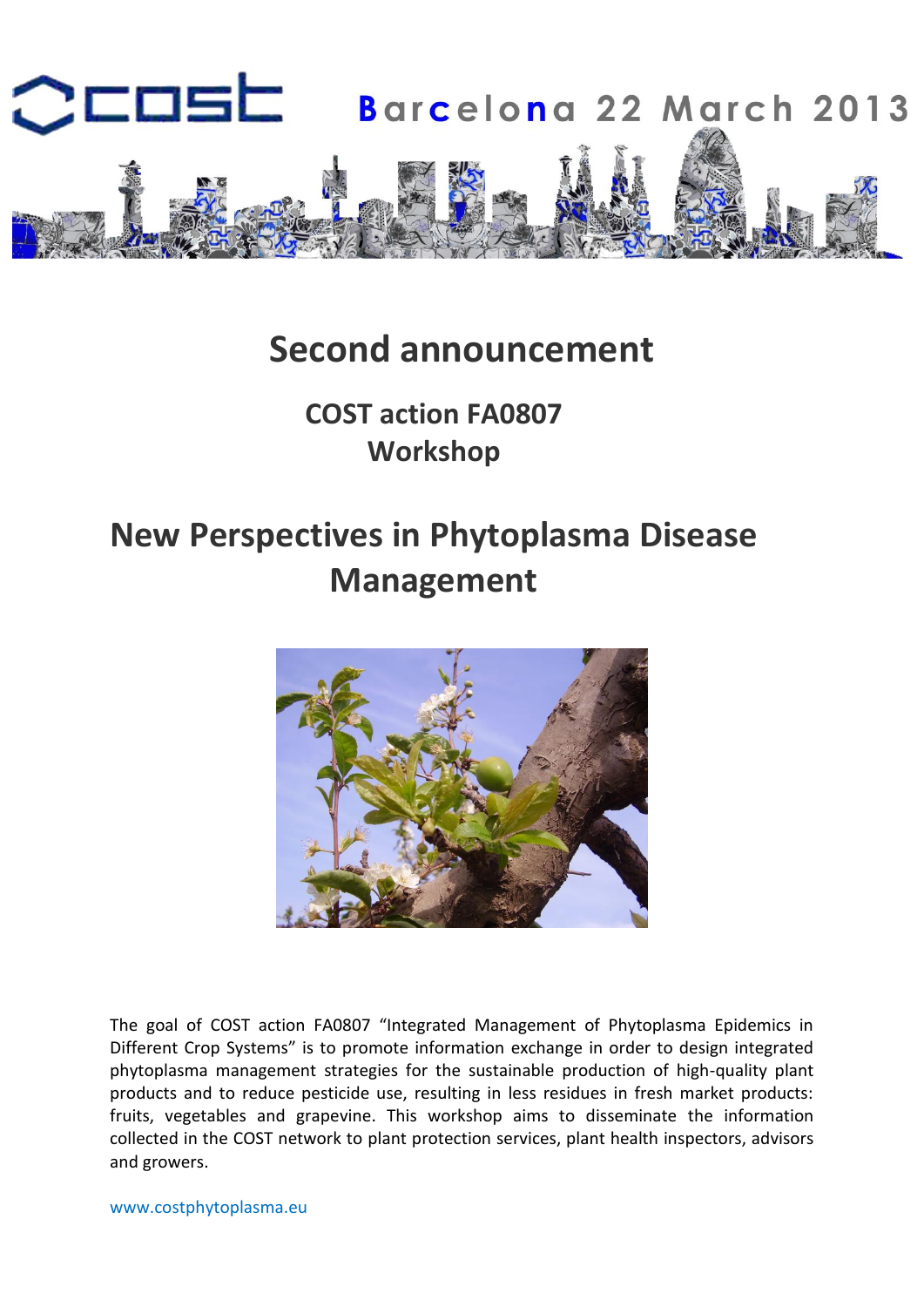#### **General information**

Phytoplasmas are insect-transmitted plant pathogenic prokaryotes associated with serious diseases in important crops such as grapevine, vegetables, corn, sugar beet, oil-seed crops and fruit trees. Recent advances in phytoplasma genomics have generated an impetus for research into control and management of these diseases. This Action integrates European phytoplasma research, enabling research funds to be used more efficiently by reducing duplication of efforts. New approaches for disease management, improved diagnostic methods; reduction of disease spread; improvement of insect-vector monitoring and a reduction in the pesticides used for control were achieved and harmonized.

The COST action FA0807 is composed of four working groups:

- WG 1: Early detection and diagnostics
- WG 2: Epidemiology and vector ecology
- WG 3: Crop systems and control
- WG 4: Phytoplasma/host interactions

The workshop will present the most recent information obtained with special attention to the management of phytoplasma diseases (WG3).

The coordinators of working group 3, Wolfgang Jarausch and Ester Torres, invite you to attend this workshop. It will present in one day a clear and exhaustive summary of the new perspectives of phytoplasma disease management.

#### **Organising committee**

Amparo Laviña, IRTA, Institut de Recerca i Tecnologia Agroalimentàries, Cabrils. Spain Assumpció Batlle, IRTA, Institut de Recerca i Tecnologia Agroalimentàries, Cabrils, Spain Ester Torres, Laboratori de Sanitat Vegetal, Generalitat de Catalunya, Cabrils. Spain Wolfgang Jarausch, AlPlanta - Institute for Plant Research, Neustadt. Germany Assunta Bertaccini, *Alma Mater Studiorum*, University of Bologna. Italy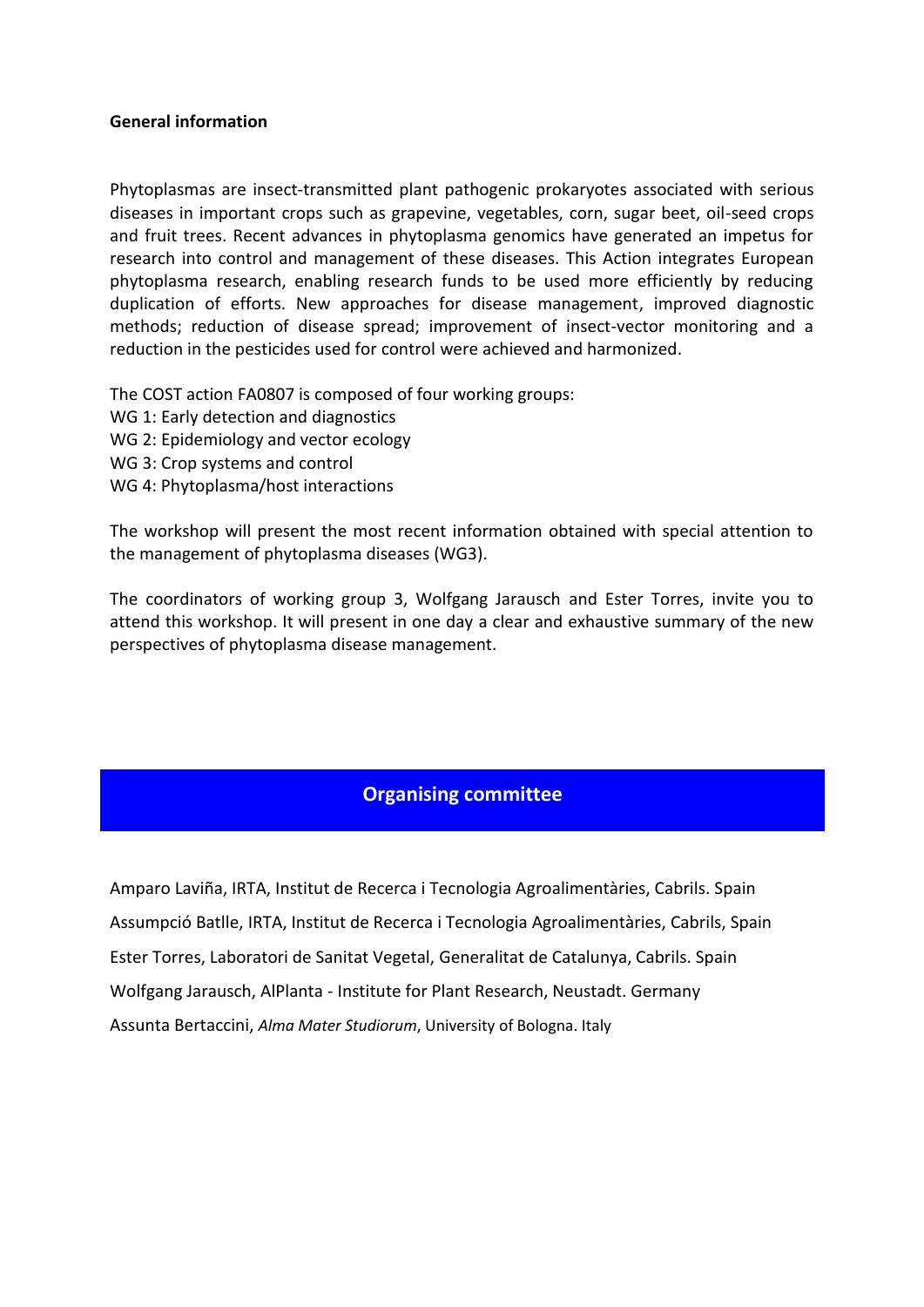#### **The venue**

The meeting will be held in the Hotel Acevi Villarroel, located in downtown Barcelona, just a few meters of the Barcelona Fair, Plaza España, Rambla de Catalunya and Passeig de Gracia, Well communicated by subway, bus and very close to Sants train station. Barcelona is a cosmopolitan city, which the Mediterranean opens to the rest of the world, establishing a bond with other cultures and producing a history marked by diversity. Magnificent examples of artistic trends throughout the ages can be found here providing a great Romanesque, Gothic and above all Modernista legacy, the latter represented by the work of architectural genius Antoni Gaudí. In recent years Barcelona has established itself as a focus for new trends from around the world.

The diverse geography and climates, combining mountains, hills, forests, planes, river deltas and seashores, give Catalonia privileged natural conditions. Catalonia's agriculture profits from these assets and offers a wide and rich variety of quality products.

For further information see: www.bcn.cat

#### **Contact**

Please use the following e-mail address to register as well as for further inquiries:

registrationcost@irta.es

#### **Registration**

There will be no registration fees. A small contribution for lunch will be asked. Attendance to the workshop will only be possible after firm registration.

Please use the attached form for registration in order to receive the next circular with full details.

#### **Language**

English will be the official language of the workshop.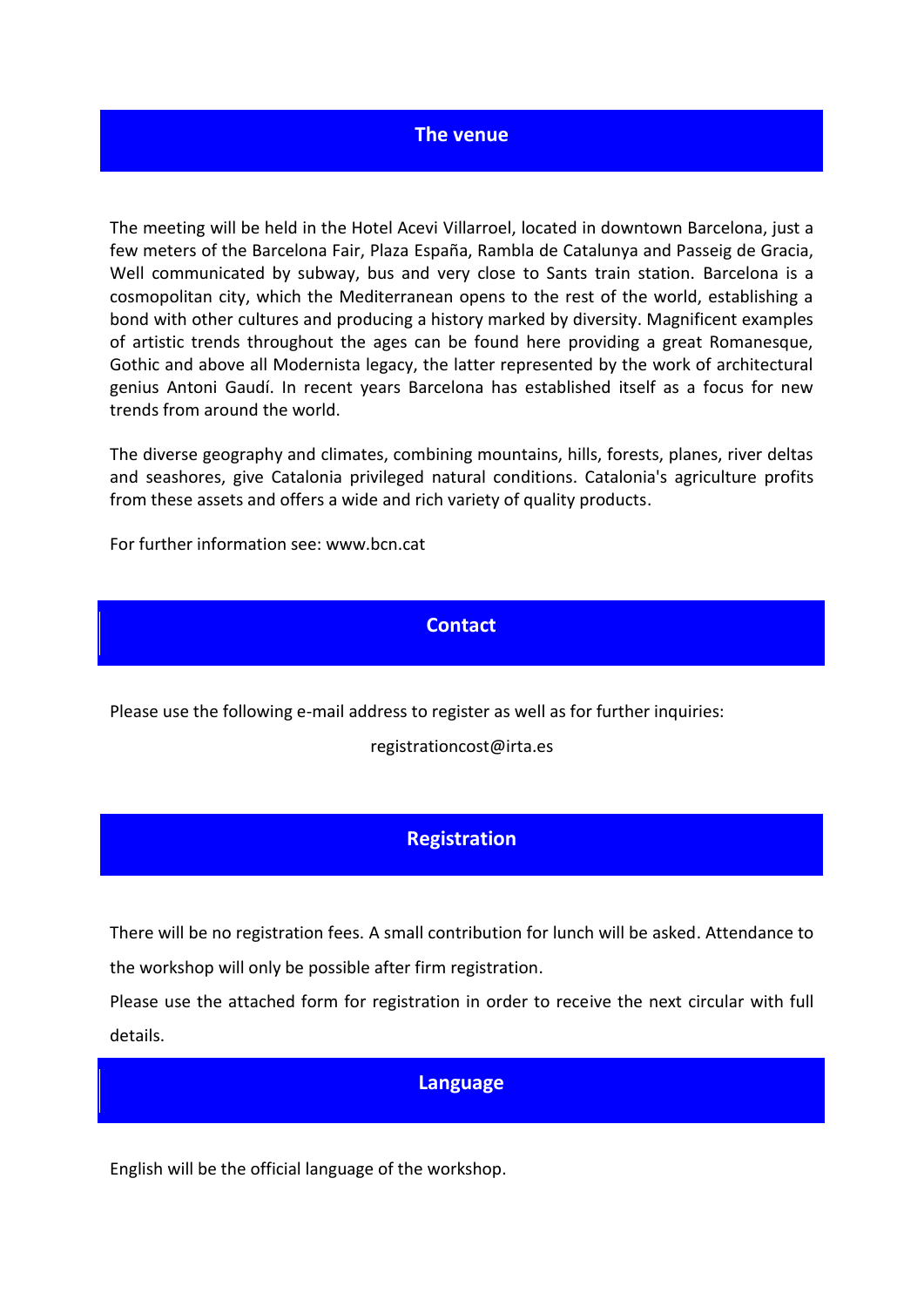#### **Preliminary program**

- <span id="page-3-0"></span>Outlook on relevant phytoplasma diseases: the role of propagation material
- Spread of phytoplasma diseases by insect vectors: consequences for risk assessment
- Management of phytoplasma diseases through vector control
	- o fruit tree phytoplasma diseases
	- o grapevine phytoplasma diseases
- Management of phytoplasma diseases through induced resistance
- Management of phytoplasma diseases through genetic resistance
- Emerging phytoplasma diseases
- Rules and regulations for certifying phytoplasma-free materials

#### **Accommodation and transport**

**The hotel Acevi Villarroel** is a modern and spacious hotel of 4 stars in downtown Barcelona, offers a very good price for participants. Double room for single use: 102€ +10% VAT and Double room 114€ + 10% VAT. Breakfast is included. Parking 15€ per day (you need reserve in advance). For booking directly at the hotel: [cruiz@acevihotels.com.](mailto:cruiz@acevihotels.com) Please indicate: Assistance COST. The hotel guarantee this price until  $31<sup>th</sup>$  January 2013 [\(http://www.acevihotels.com/html/en/villarroel/villarroel.html](http://www.acevihotels.com/html/en/villarroel/villarroel.html) 

#### **Hotels located nearby Hotel Acevi Villarroel:**

**Hotels 2 and 3 stars (120€-130€)**

**Acta Splendid**. C./ Muntaner, 2, 08011 Barcelona. The hotel offers a 12% discount on the price posted on their website.For booking directly at the hotel: [recepcion.splendid@actahotels.com,](mailto:recepcion.splendid@actahotels.com) please indicate: "Bois noir Congress" <http://www.hotel-splendidbarcelona.com/>

**Sunotel Central**. Gran Vía de Les Corts Catalanes 570. 08011 Barcelona <http://www.sunotel.es/central.htm>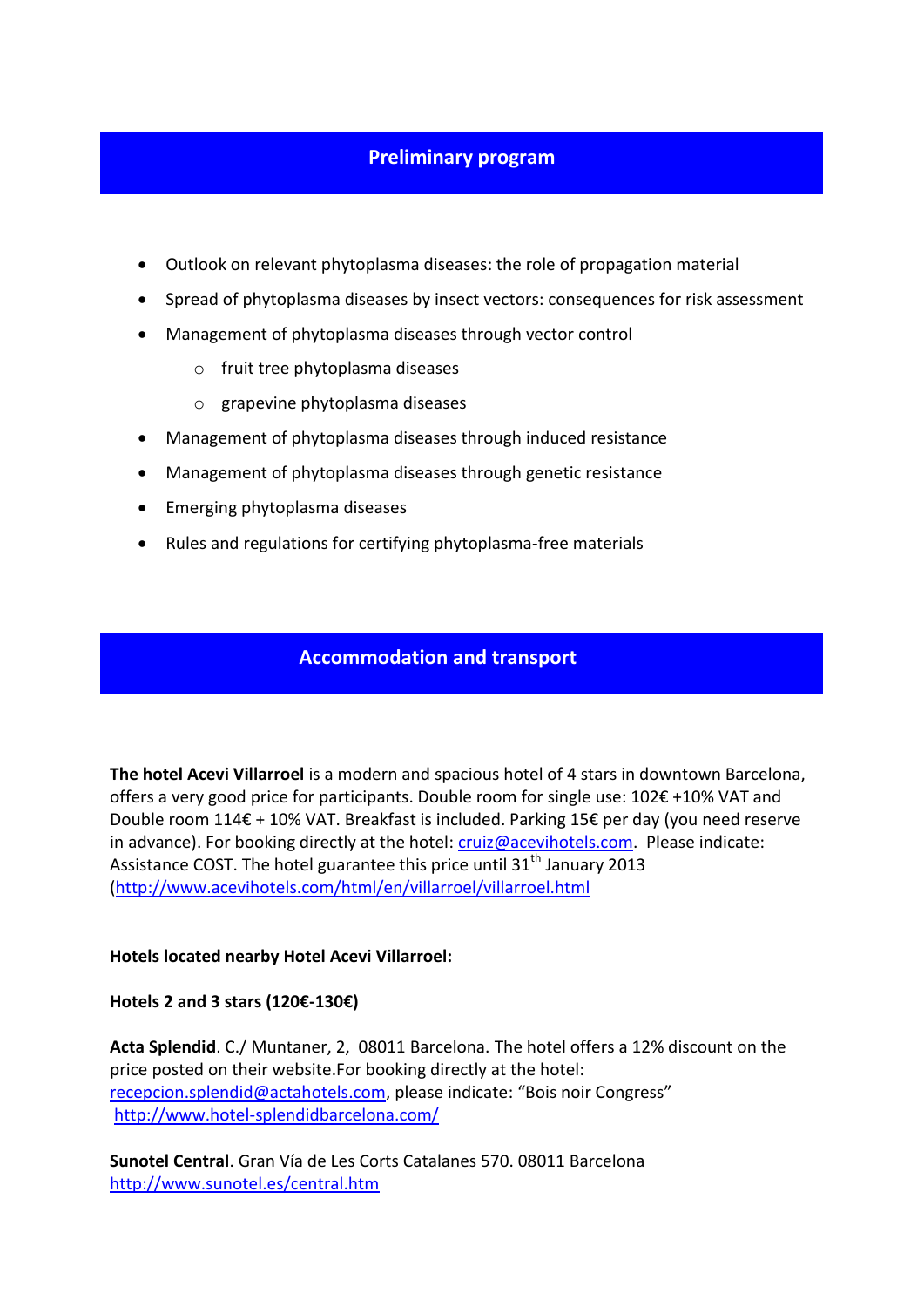**Hotel Cram** C./ Aribau, 54, 08011 Barcelona <http://www.hotelcram.com/>

**H. Caledoniam**. Gran Vía De Les Corts Catalanes, 574, 08011 Barcelona Hotel Center <http://www.hotelcaledonianbarcelona.com/>

**Hotel Gran Via**. Gran Via de les Corts Catalanes, 573, 08011 Barcelona <http://www.hotelgranvia.com/>

**NH Master.** C/ València, 105-107. 08011 Barcelona <http://www.nh-hoteles.es/nh/es/hoteles/espana/barcelona/nh-master.html>

**Hotels 4 star (140€-160€)**

**Hotel H10Casanova.** Gran Vía De Les Corts Catalanes 559. 08011 Barcelona www.**[hotelh10casanova](http://www.hotelh10casanova.com/)**.com

**Hotel SOHO.** Gran Vía De Les Corts Catalanes 543-545. 08011 Barcelona <http://www.hotelsohobarcelona.com/>

**Hotel AB Viladomat.** C/ C/ Viladomat, 197. 08015, Barcelona **<http://www.hotelabviladomat.com/>**



A. Hotel Acevi Villarroel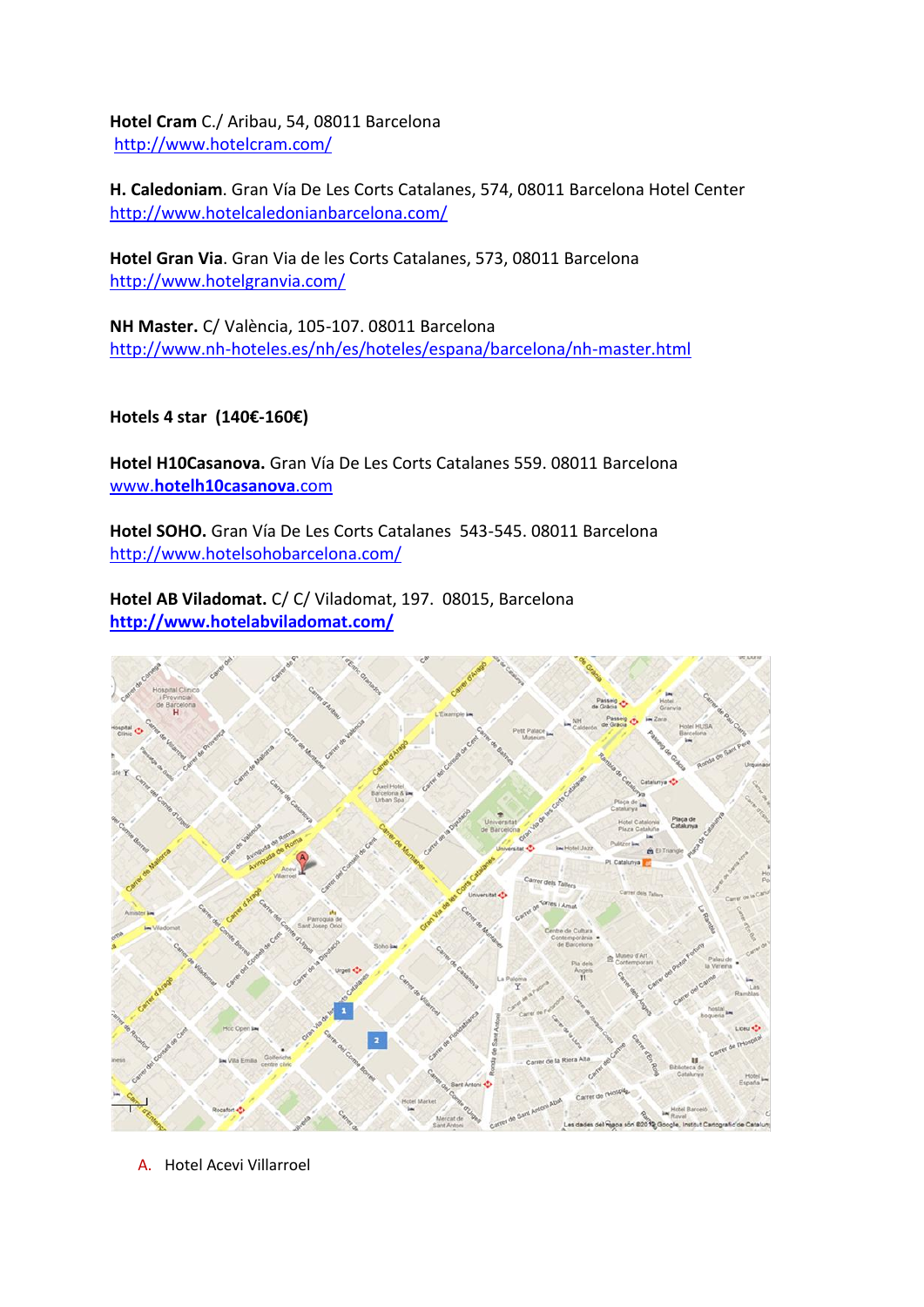### **Transport from Barcelona- El Prat Airport to Barcelona**

Barcelona-El Prat airport has two terminal buildings: T1 and T2. <http://www.barcelona-airport.com/>

From the airport, the passengers are able to use a rented Car, Taxi, Bus or Train services. But we think the best option is the aerobus

Aerobús

Aerobús is the bus service that connects the Airport with the centre of Barcelona leaving every 5 minutes, every day of the year Aerobús (A1)- Airport (T1), Aerobús (A2)- Airport (T2B or T2C)

<http://www.aerobusbcn.com/index.php/en.html>

Single ticket: 5.75 € .Valid for one person and his/her luggage and valid up to one hour after purchasing.

Return ticket: 9.95 € .Valid for person and his/her luggage. Valid GOING up to 1 hour after purchasing, and valid RETURN up to 9 days after purchasing. You must keep the ticket in order to exchange it for the return ticket trip

 $\frac{1}{1}$  Stop from T1 or T2 to Barcelona (Second stop after airport, Gran Via/Urgell)

Stop from Barcelona to T1 or T2 (Sepùlveda/Urgell)



Generalitat de Catalunya<br>Departament d'Agricultura, Ramaderia, Pesca, Alimentació i Medi Natural